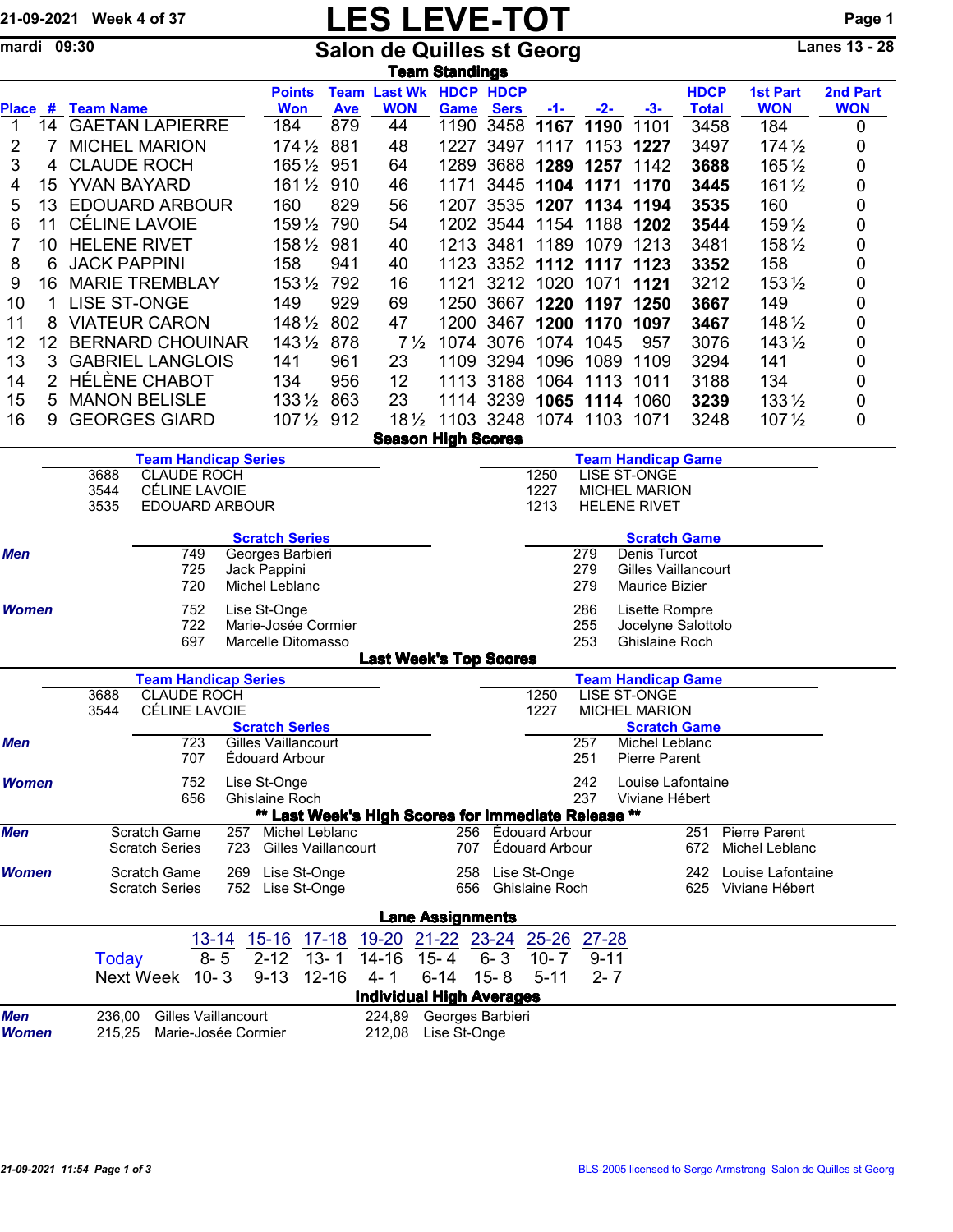## 21-09-2021 Week 4 of 37 LES LEVE-TOT Page 2 Average List of Regular Team Members

| <b>att</b> Men |                            |      |                  |       |             |             |       |       |       |              |                        |  |
|----------------|----------------------------|------|------------------|-------|-------------|-------------|-------|-------|-------|--------------|------------------------|--|
|                |                            |      |                  |       | <b>High</b> | <b>High</b> |       |       |       |              | <b>Weekly Over Ave</b> |  |
|                | <b>Name</b>                |      | <b>Pins Gms</b>  |       | <b>Game</b> | <b>Sers</b> | $-1-$ | $-2-$ | $-3-$ | <b>Total</b> | Series Ave +/-         |  |
|                | <b>Gilles Vaillancourt</b> | 2832 | 12               | 236   | 279         | 723         | 239   | 238   | 246   | 723          | $723 - 702 = 21$       |  |
|                | Georges Barbieri           | 2024 | 9                | 224   | 279         | 749         | a224  | a224  | a224  | 672          | $672 - 672 = 0$        |  |
|                | Jack Pappini               | 2652 | 12               | 221   | 268         | 725         | 211   | 207   | 218   | 636          | $636 - 672 = -36$      |  |
|                | Maurice Bizier             | 2649 | 12               | 220   | 279         | 703         | 214   | 210   | 195   | 619          | $619 - 675 = -56$      |  |
|                | André Lallemand            | 2599 | 12               | 216   | 258         | 718         | 230   | 169   | 177   | 576          | $576 - 672 = -96$      |  |
|                | <b>Richard Rouleau</b>     | 2569 | 12               | 214   | 268         | 715         | 146   | 160   | 207   | 513          | $513 - 684 = -171$     |  |
|                | Michel Leblanc             | 2557 | 12               | 213   | 268         | 720         | 190   | 257   | 225   | 672          | $672 - 627 = 45$       |  |
|                | Pierre Robitaille          | 2520 | 12               | 210   | 268         | 669         | 186   | 226   | 180   | 592          | $592 - 642 = -50$      |  |
|                | Georges Giard              | 2502 | 12               | 208   | 258         | 668         | 208   | 191   | 232   | 631          | $631 - 621 = 10$       |  |
|                | Édouard Arbour             | 2479 | 12               | 206   | 256         | 707         | 234   | 217   | 256   | 707          | $707 - 588 = 119$      |  |
|                | <b>Real Drolet</b>         | 2471 | 12               | 205   | 247         | 684         | 208   | 219   | 189   | 616          | $616 - 618 = -2$       |  |
|                | Andre Lapointe             | 1851 | 9                | 205   | 245         | 664         | 245   | 222   | 197   | 664          | $664 - 591 = 73$       |  |
|                | <b>Bernard Chouinard</b>   | 2424 | 12               | 202   | 244         | 699         | 164   | 200   | 127   | 491          | $491 - 642 = -151$     |  |
|                | Denis Turcot               | 2399 | 12               | 199   | 279         | 642         | 248   | 168   | 190   | 606          | $606 - 597 = 9$        |  |
|                | Gaetan Desjardins          | 1795 | $\boldsymbol{9}$ | 199   | 246         | 667         | 159   | 173   | 201   | 533          | $533 - 630 = -97$      |  |
|                | Yvan Bayard                | 2385 | 12               | 198   | 248         | 646         | 180   | 191   | 248   | 619          | $619 - 588 = 31$       |  |
|                | <b>Andre Milette</b>       | 2378 | 12               | 198   | 258         | 674         | 170   | 231   | 181   | 582          | $582 - 597 = -15$      |  |
|                | Gaetan Lapierre            | 2363 | 12               | 196   | 246         | 667         | 196   | 228   | 197   | 621          | $621 - 579 = 42$       |  |
|                | <b>Viateur Caron</b>       | 1163 | 6                | 193   | 218         | 609         | a193  | a193  | a193  | 579          | $579 - 579 = 0$        |  |
|                | <b>Yvon Boivin</b>         | 1160 | 6                | 193   | 231         | 602         | a193  | a193  | a193  | 579          | $579 - 579 = 0$        |  |
|                | Claude Roch                | 2316 | 12               | 193   | 222         | 613         | 222   | 193   | 176   | 591          | $591 - 573 = 18$       |  |
|                | <b>Clement Carpentier</b>  | 2301 | 12               | 191   | 251         | 645         | 203   | 206   | 134   | 543          | $543 - 585 = -42$      |  |
|                | Eric Latour                | 2295 | 12               | 191   | 230         | 647         | 224   | 173   | 230   | 627          | $627 - 555 = 72$       |  |
|                | Pierre Parent              | 2290 | 12               | 190   | 251         | 630         | 175   | 251   | 204   | 630          | $630 - 552 = 78$       |  |
|                | <b>Michel Marion</b>       | 1667 | 9                | 185   | 238         | 604         | a185  | a185  | a185  | 555          | $555 - 555 = 0$        |  |
|                | Alcide Vachon              | 2197 | 12               | 183   | 231         | 622         | 231   | 205   | 186   | 622          | $622 - 525 = 97$       |  |
|                | <b>Richard Bonneville</b>  | 2160 | 12               | 180   | 217         | 571         | 170   | 184   | 217   | 571          | $571 - 528 = 43$       |  |
|                | Gilles Bellavance          | 1557 | 9                | 173   | 223         | 646         | 134   | 215   | 111   | 460          | $460 - 546 = -86$      |  |
|                | Michel Lamothe             | 2004 | 12               | 167   | 203         | 558         | 203   | 163   | 192   | 558          | $558 - 480 = 78$       |  |
|                | <b>Francois Labine</b>     | 1786 | 12               | 148   | 211         | 463         | 172   | 120   | 165   | 457          | $457 - 441 = 16$       |  |
|                | Gino Ditomasso             | 891  | 6                | 148   | 185         | 534         | a148  | a148  | a148  | 444          | $444 - 444 = 0$        |  |
|                | Fernand Hockhoussen        | 1261 | 9                | 140   | 185         | 484         | 99    | 111   | 107   | 317          | $317 - 471 = -154$     |  |
|                | <b>Robert Filiatrault</b>  | 1358 | 12               | 113   | 157         | 371         | 124   | 114   | 80    | 318          | $318 - 345 = -27$      |  |
|                | Carol Guy                  | 1200 | 12               | 100   | 142         | 327         | 90    | 130   | 107   | 327          | $327 - 291 = 36$       |  |
|                | Gabriel Langlois           | 0    | 0                | bk208 | 0           | 0           | a208  | a208  | a208  | 624          | $624 - 624 = 0$        |  |
|                | Jean-Pierre Bergeron       | 0    | 0                | bk204 | 0           | 0           | a204  | a204  | a204  | 612          | $612 - 612 = 0$        |  |
| <b>Women</b>   |                            |      |                  |       |             |             |       |       |       |              |                        |  |

|                         |                 |    |     | <b>High</b> | <b>High</b> |       |       |       |       | <b>Weekly Over Ave</b> |
|-------------------------|-----------------|----|-----|-------------|-------------|-------|-------|-------|-------|------------------------|
| <b>Name</b>             | <b>Pins Gms</b> |    | Ave | Game        | <b>Sers</b> | $-1-$ | $-2-$ | $-3-$ | Total | Series Ave +/-         |
| Marie-Josée Cormier     | 2583            | 12 | 215 | 252         | 722         | 153   | 216   | 227   | 596   | $596 - 660 = -64$      |
| Lise St-Onge            | 2545            | 12 | 212 | 269         | 752         | 269   | 225   | 258   | 752   | $752 - 597 = 155$      |
| Ghislaine Roch          | 2459            | 12 | 204 | 253         | 673         | 236   | 180   | 240   | 656   | $656 - 600 = 56$       |
| Marcelle Ditomasso      | 2401            | 12 | 200 | 247         | 697         | 160   | 217   | 189   | 566   | $566 - 609 = -43$      |
| Anne Rivet              | 1756            | 9  | 195 | 234         | 607         | a195  | a195  | a195  | 585   | $585 - 585 = 0$        |
| Cecile Roch             | 2272            | 12 | 189 | 244         | 644         | 232   | 194   | 162   | 588   | $588 - 561 = 27$       |
| Gisele Chabot           | 2269            | 12 | 189 | 235         | 638         | 194   | 194   | 159   | 547   | $547 - 573 = -26$      |
| Louise Lafontaine       | 2265            | 12 | 188 | 242         | 618         | 155   | 221   | 242   | 618   | $618 - 549 = 69$       |
| Lisette Rompre          | 2223            | 12 | 185 | 286         | 695         | 167   | 173   | 146   | 486   | $486 - 579 = -93$      |
| Gilberte Hamel          | 2206            | 12 | 183 | 249         | 613         | 198   | 160   | 174   | 532   | $532 - 558 = -26$      |
| <b>Helene Rivet</b>     | 2206            | 12 | 183 | 226         | 602         | 214   | 172   | 216   | 602   | $602 - 534 = 68$       |
| Viviane Hébert          | 1633            | 9  | 181 | 237         | 625         | 204   | 184   | 237   | 625   | $625 - 504 = 121$      |
| Micheline Huppé         | 1603            | 9  | 178 | 222         | 579         | 142   | 194   | 191   | 527   | $527 - 537 = -10$      |
| Lise Robitaille         | 2137            | 12 | 178 | 237         | 625         | 174   | 188   | 155   | 517   | $517 - 540 = -23$      |
| <b>Therese Turcot</b>   | 2126            | 12 | 177 | 201         | 586         | 173   | 185   | 194   | 552   | $552 - 522 = 30$       |
| Marjolaine Leblanc      | 1580            | 9  | 175 | 235         | 611         | 220   | 235   | 156   | 611   | $611 - 483 = 128$      |
| Denise Deschenes        | 2105            | 12 | 175 | 212         | 599         | 140   | 167   | 212   | 519   | $519 - 528 = -9$       |
| Helene Chabot           | 2095            | 12 | 174 | 236         | 573         | 145   | 174   | 203   | 522   | $522 - 522 = 0$        |
| <b>Francine Lacasse</b> | 2062            | 12 | 171 | 237         | 585         | 221   | 137   | 162   | 520   | $520 - 513 = 7$        |
| Pierrette Rouleau       | 2041            | 12 | 170 | 206         | 566         | 129   | 185   | 206   | 520   | $520 - 507 = 13$       |
| Jocelyne Salottolo      | 2038            | 12 | 169 | 255         | 560         | 173   | 180   | 135   | 488   | $488 - 516 = -28$      |
| Manon Belisle           | 2012            | 12 | 167 | 207         | 578         | 170   | 206   | 166   | 542   | $542 - 489 = 53$       |
| Gisele Menard           | 1978            | 12 | 164 | 201         | 561         | 125   | 148   | 123   | 396   | $396 - 525 = -129$     |
| Monique Bizier          | 1964            | 12 | 163 | 204         | 540         | 154   | 132   | 152   | 438   | $438 - 507 = -69$      |
| Pierrette Chouinard     | 1438            | 9  | 159 | 191         | 533         | a159  | a159  | a159  | 477   | $477 - 477 = 0$        |